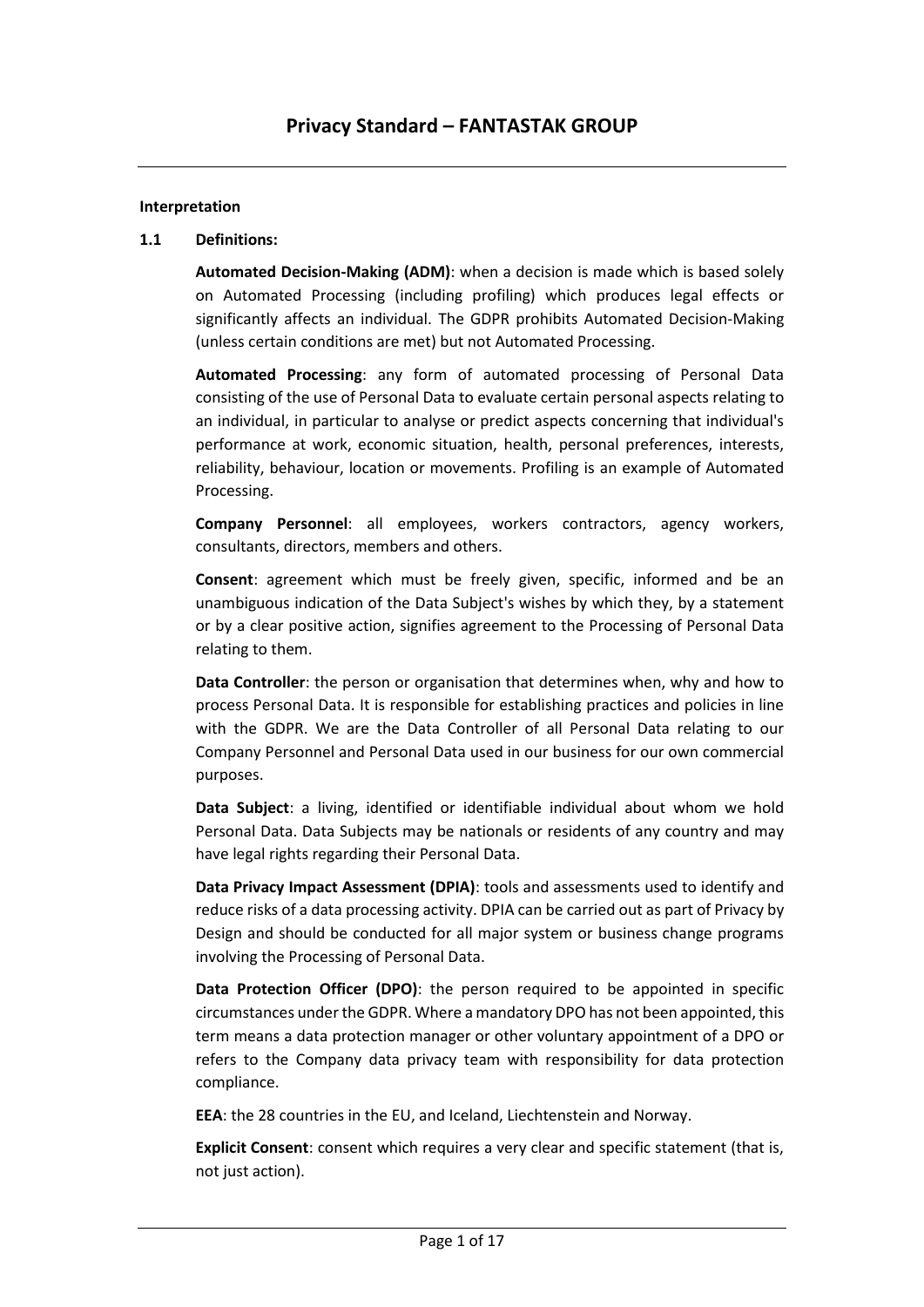**General Data Protection Regulation (GDPR)**: the General Data Protection Regulation (*(EU) 2016/679*). Personal Data is subject to the legal safeguards specified in the GDPR.

**Personal Data**: any information identifying a Data Subject or information relating to a Data Subject that we can identify (directly or indirectly) from that data alone or in combination with other identifiers we possess or can reasonably access. Personal Data includes Sensitive Personal Data and Pseudonymised Personal Data but excludes anonymous data or data that has had the identity of an individual permanently removed. Personal data can be factual (for example, a name, email address, location or date of birth) or an opinion about that person's actions or behaviour.

**Personal Data Breach**: any act or omission that compromises the security, confidentiality, integrity or availability of Personal Data or the physical, technical, administrative or organisational safeguards that we or our third-party service providers put in place to protect it. The loss, or unauthorised access, disclosure or acquisition, of Personal Data is a Personal Data Breach.

**Privacy by Design**: implementing appropriate technical and organisational measures in an effective manner to ensure compliance with the GDPR.

**Privacy Notices (also referred to as Fair Processing Notices) or Privacy Policies**: separate notices setting out information that may be provided to Data Subjects when the Company collects information about them. These notices may take the form of general privacy statements applicable to a specific group of individuals (for example, employee privacy notices or the website privacy policy) or they may be stand-alone, one time privacy statements covering Processing related to a specific purpose.

**Processing or Process**: any activity that involves the use of Personal Data. It includes obtaining, recording or holding the data, or carrying out any operation or set of operations on the data including organising, amending, retrieving, using, disclosing, erasing or destroying it. Processing also includes transmitting or transferring Personal Data to third parties.

**Pseudonymisation or Pseudonymised**: replacing information that directly or indirectly identifies an individual with one or more artificial identifiers or pseudonyms so that the person, to whom the data relates, cannot be identified without the use of additional information which is meant to be kept separately and secure.

**Sensitive Personal Data**: information revealing racial or ethnic origin, political opinions, religious or similar beliefs, trade union membership, physical or mental health conditions, sexual life, sexual orientation, biometric or genetic data, and Personal Data relating to criminal offences and convictions.

#### **2. Introduction**

This Privacy Standard sets out how the Fantastak Group ("we", "our", "us", "the Company") handle the Personal Data of our customers, suppliers, employees, workers and other third parties.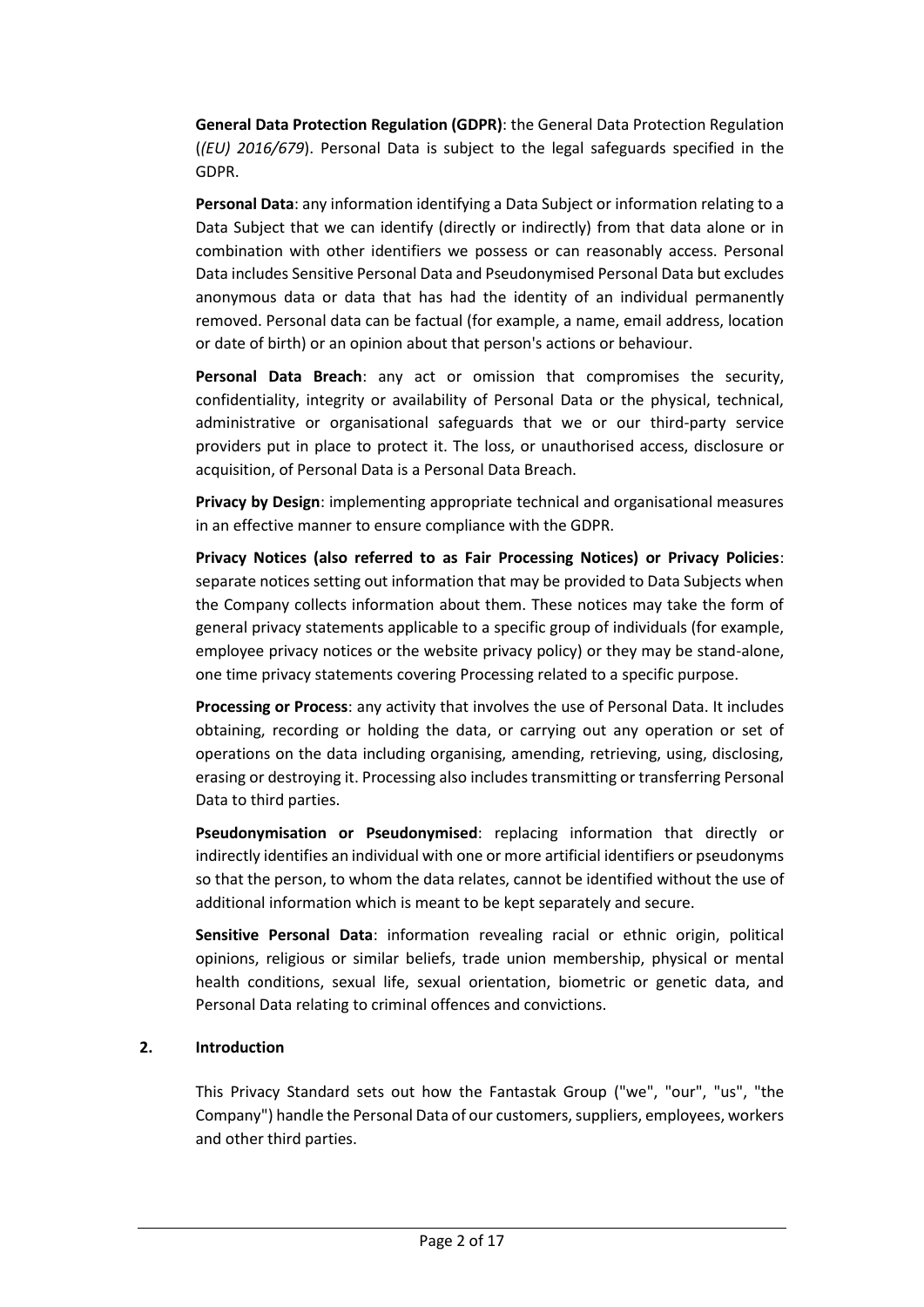This Privacy Standard applies to all Personal Data we Process regardless of the media on which that data is stored or whether it relates to past or present employees, workers, customers, clients or supplier contacts, shareholders, website users or any other Data Subject.

This Privacy Standard applies to all Company Personnel ("you", "your"). You must read, understand and comply with this Privacy Standard when Processing Personal Data on our behalf and attend training on its requirements. This Privacy Standard sets out what we expect from you in order for the Company to comply with applicable law. Your compliance with this Privacy Standard is mandatory. Any breach of this Privacy Standard may result in disciplinary action.

This Privacy Standard is an internal document and cannot be shared with third parties, clients or regulators without prior authorisation from the DPO.

# **3. Scope**

We recognise that the correct and lawful treatment of Personal Data will maintain confidence in the organisation and will provide for successful business operations. Protecting the confidentiality and integrity of Personal Data is a critical responsibility that we take seriously at all times. The Company is exposed to potential fines of up to EUR20 million (approximately £18 million) or 4% of total worldwide annual turnover, whichever is higher and depending on the breach, for failure to comply with the provisions of the GDPR.

All individual parts of the business are responsible for ensuring all Company Personnel comply with this Privacy Standard and need to implement appropriate practices, processes, controls and training to ensure such compliance.

The DPO is responsible for overseeing this Privacy Standard. That post is held by Sara Handforth, whose email address is *[sarahandforth@fantastak.com](mailto:sarahandforth@fantastak.com)*.

Please contact the DPO with any questions about the operation of this Privacy Standard or the GDPR or if you have any concerns that this Privacy Standard is not being or has not been followed. In particular, you must always contact the DPO in the following circumstances:

- (a) if you are unsure of the lawful basis which you are relying on to process Personal Data (including the legitimate interests used by the Company) (see sectio[n 5.1](#page-4-0) below);
- (b) if you need to rely on Consent and/or need to capture Explicit Consent (see sectio[n 5.2](#page-5-0) below);
- (c) if you need to draft Privacy Notices or Fair Processing Notices (see section [5.3](#page-6-0) below);
- (d) if you are unsure about the retention period for the Personal Data being Processed (see section [9](#page-7-0) below);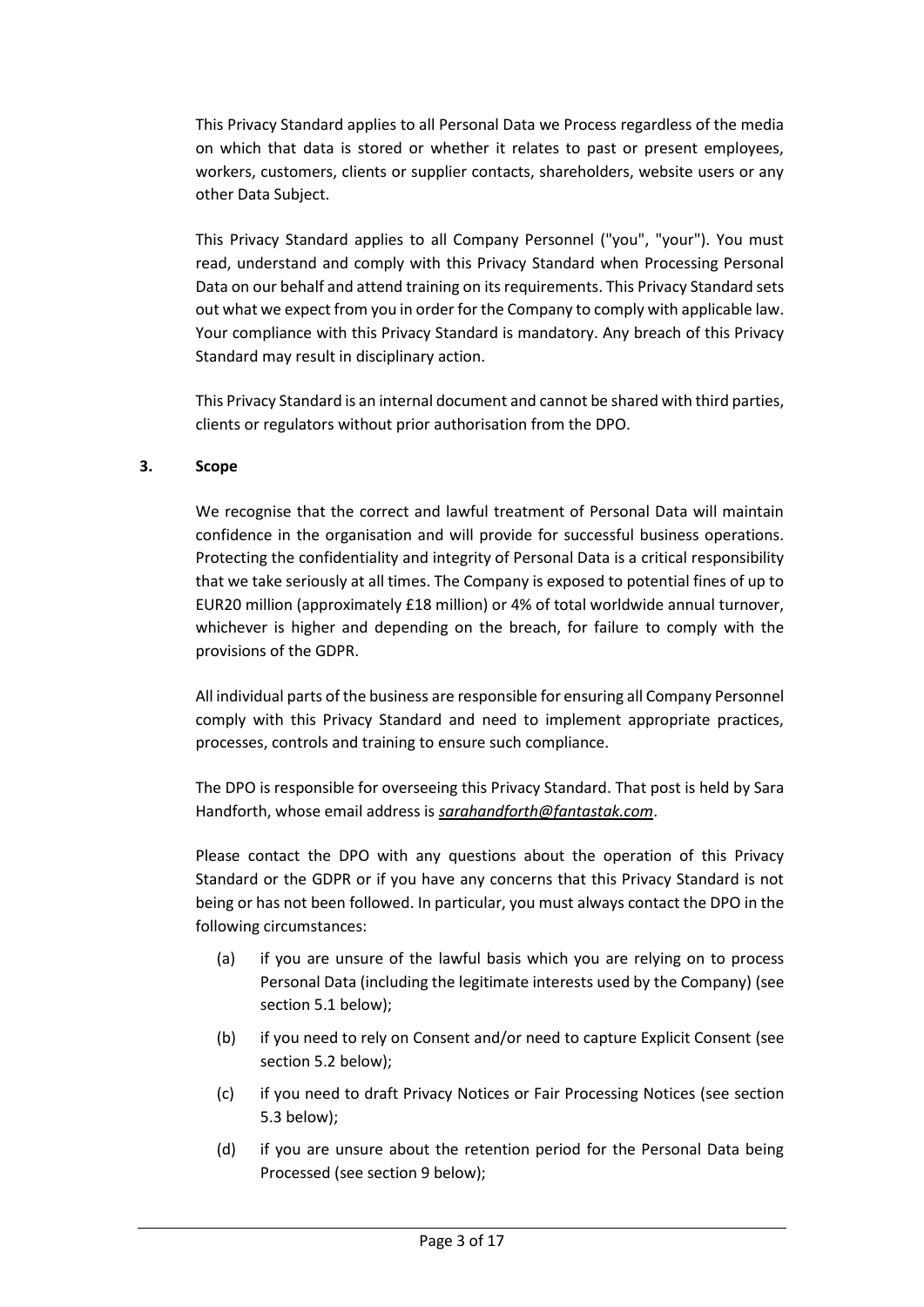- (e) if you are unsure about what security or other measures you need to implement to protect Personal Data (see section [10.1](#page-7-1) below);
- (f) if there has been a Personal Data Breach (sectio[n 10.2](#page-11-0) below);
- (g) if you are unsure on what basis to transfer Personal Data outside the EEA (see section [11b](#page-11-1)elow);
- (h) if you need any assistance dealing with any rights invoked by a Data Subject (see sectio[n 12\)](#page-12-0);
- (i) whenever you are engaging in a significant new, or change in, Processing activity which is likely to require a DPIA (see section [13.4](#page-14-0) below) or plan to use Personal Data for purposes others than what it was collected for;
- (j) If you plan to undertake any activities involving Automated Processing including profiling or Automated Decision-Making (see sectio[n 13.5](#page-15-0) below);
- (k) If you need help complying with applicable law when carrying out direct marketing activities (see [13.6](#page-15-1) below); or
- (l) if you need help with any contracts or other areas in relation to sharing Personal Data with third parties (including our vendors) (see [13.7](#page-16-0) below).

# **4. Personal data protection principles**

We adhere to the principles relating to Processing of Personal Data set out in the GDPR which require Personal Data to be:

- (a) Processed lawfully, fairly and in a transparent manner (Lawfulness, Fairness and Transparency).
- (b) Collected only for specified, explicit and legitimate purposes (Purpose Limitation).
- (c) Adequate, relevant and limited to what is necessary in relation to the purposes for which it is Processed (Data Minimisation).
- (d) Accurate and where necessary kept up to date (Accuracy).
- (e) Not kept in a form which permits identification of Data Subjects for longer than is necessary for the purposes for which the data is Processed (Storage Limitation).
- (f) Processed in a manner that ensures its security using appropriate technical and organisational measures to protect against unauthorised or unlawful Processing and against accidental loss, destruction or damage (Security, Integrity and Confidentiality).
- (g) Not transferred to another country without appropriate safeguards being in place (Transfer Limitation).
- (h) Made available to Data Subjects and Data Subjects allowed to exercise certain rights in relation to their Personal Data (Data Subject's Rights and Requests).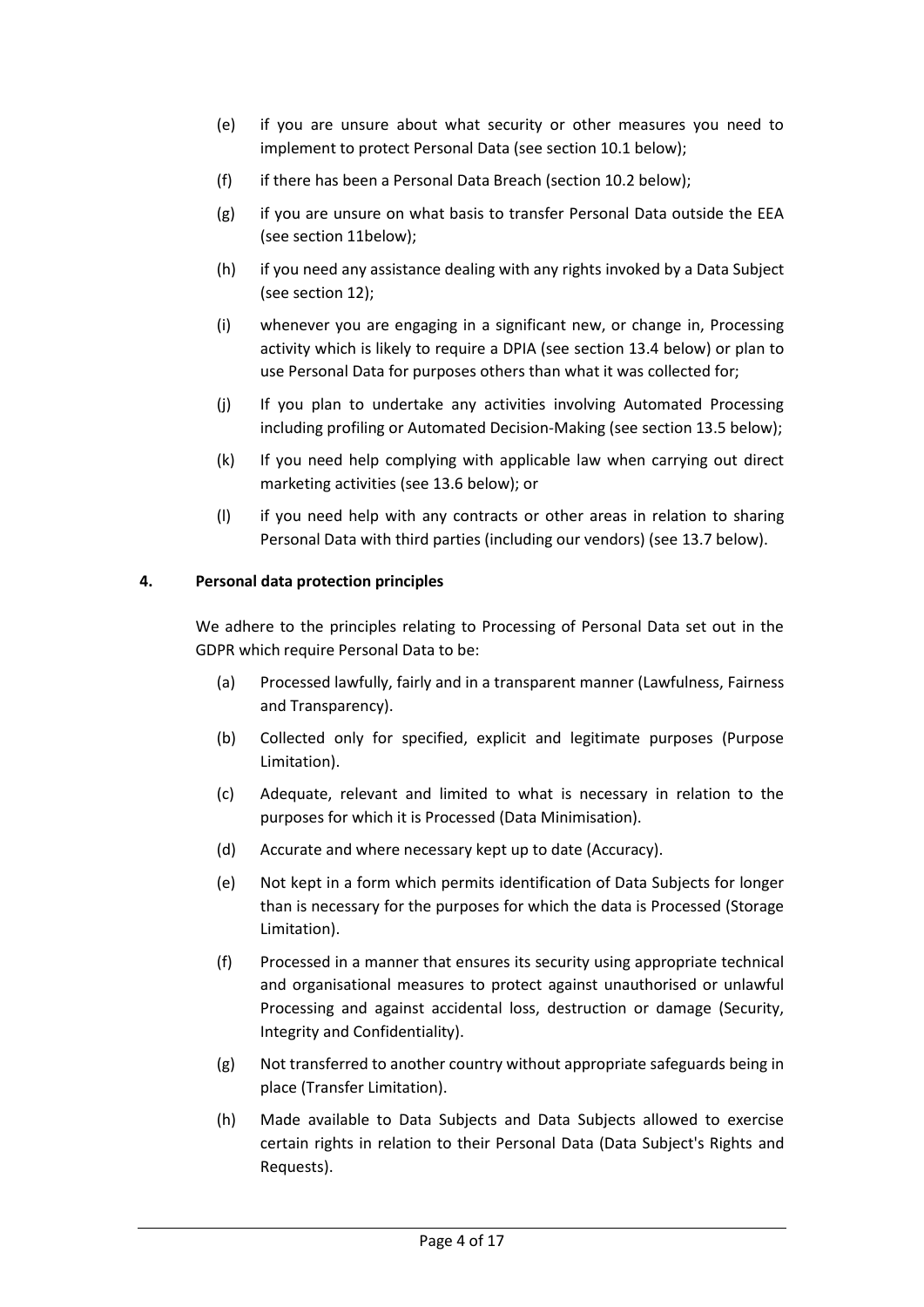We are responsible for and must be able to demonstrate compliance with the data protection principles listed above (Accountability).

## **5. Lawfulness, fairness, transparency**

## <span id="page-4-0"></span>**5.1 Lawfulness and fairness**

Personal data must be Processed lawfully, fairly and in a transparent manner in relation to the Data Subject.

You may only collect, Process and share Personal Data fairly and lawfully and for specified purposes. The GDPR restricts our actions regarding Personal Data to specified lawful purposes. These restrictions are not intended to prevent Processing, but ensure that we Process Personal Data fairly and without adversely affecting the Data Subject.

The GDPR allows Processing for specific purposes, some of which are set out below:

- (a) the Data Subject has given his or her Consent;
- (b) the Processing is necessary for the performance of a contract with the Data Subject;
- (c) to meet our legal compliance obligations.;
- (d) to protect the Data Subject's vital interests;
- (e) to pursue our legitimate interests for purposes where they are not overridden because the Processing prejudices the interests or fundamental rights and freedoms of Data Subjects. The purposes for which we process Personal Data for legitimate interests need to be set out in applicable Privacy Notices or Fair Processing Notices; or

You must identify and document the legal ground being relied on for each Processing activity.

## Marketing

The Company will Process the contact data of business and individual clients (being the name, business name, address, contact telephone number and email address) (Contact Data) for marketing purposes. This is for the legitimate interests of the Company. The Company often markets to business contacts, associates, and existing and former customers/clients. The Company considers that the impact of retaining this data is minimal and that the retention of such data is necessary for the legitimate interests of the Company, and, potentially, for the Data Subjects themselves.

The Company will remove any Data Subject who objects to processing upon this basis from any marketing list.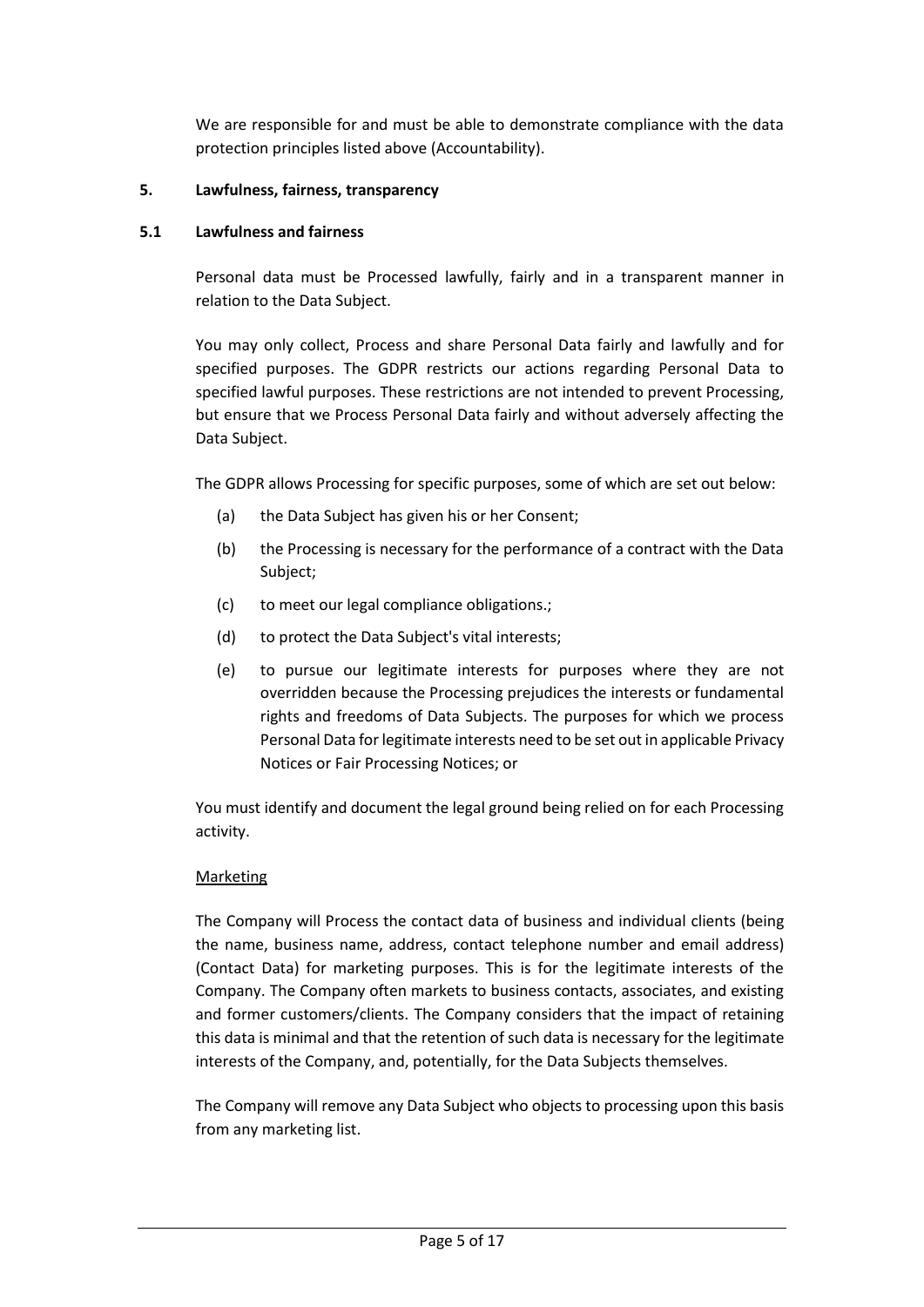The Company also retains and processes the Contact Data of other businesses and contacts who may not be customers/clients of the Company but whose contact details are generally available and / or received by the Company in other ways (e.g. business cards at networking events). The Company processes and retain the Contact Data for marketing purposes in the legitimate interests of the business. Contact Data will be deleted upon receipt of a request by the Data Subject to do so.

The Contact Data may be processed by the Company's marketing company. The Company has entered into a written data processing agreement with our marketing company for this purpose.

## . Website

The Company processes the data of those who visit our website. The cookies on the Company's websites retain information about the identifier of the website users and such other computer data. This is retained on a legitimate interest basis of the Company; please see our Website Privacy Policy for further information.

#### Email Addresses

The Company's computer system automatically retains email addresses that have been used by the Company. This is on a legitimate interest basis and the potential impact of the holder of the email address is minimal. Notice is given of this fact in the Firms' email footers and the owner of the email address informed how they may object to the same should they wish to do so in which case the email address will be deleted from the individual user's computer.

## Employees

In relation to the data of the Company's employees, please refer to the HR Data Protection Policy for Employees.

## <span id="page-5-0"></span>**5.2 Consent**

A Data Controller must only process Personal Data on the basis of one or more of the lawful bases set out in the GDPR, which include Consent.

A Data Subject consents to Processing of their Personal Data if they indicate agreement clearly either by a statement or positive action to the Processing. Consent requires affirmative action so silence, pre-ticked boxes or inactivity are unlikely to be sufficient. If Consent is given in a document which deals with other matters, then the Consent must be kept separate from those other matters.

Data Subjects must be easily able to withdraw Consent to Processing at any time and withdrawal must be promptly honoured. Consent may need to be refreshed if you intend to Process Personal Data for a different and incompatible purpose which was not disclosed when the Data Subject first consented.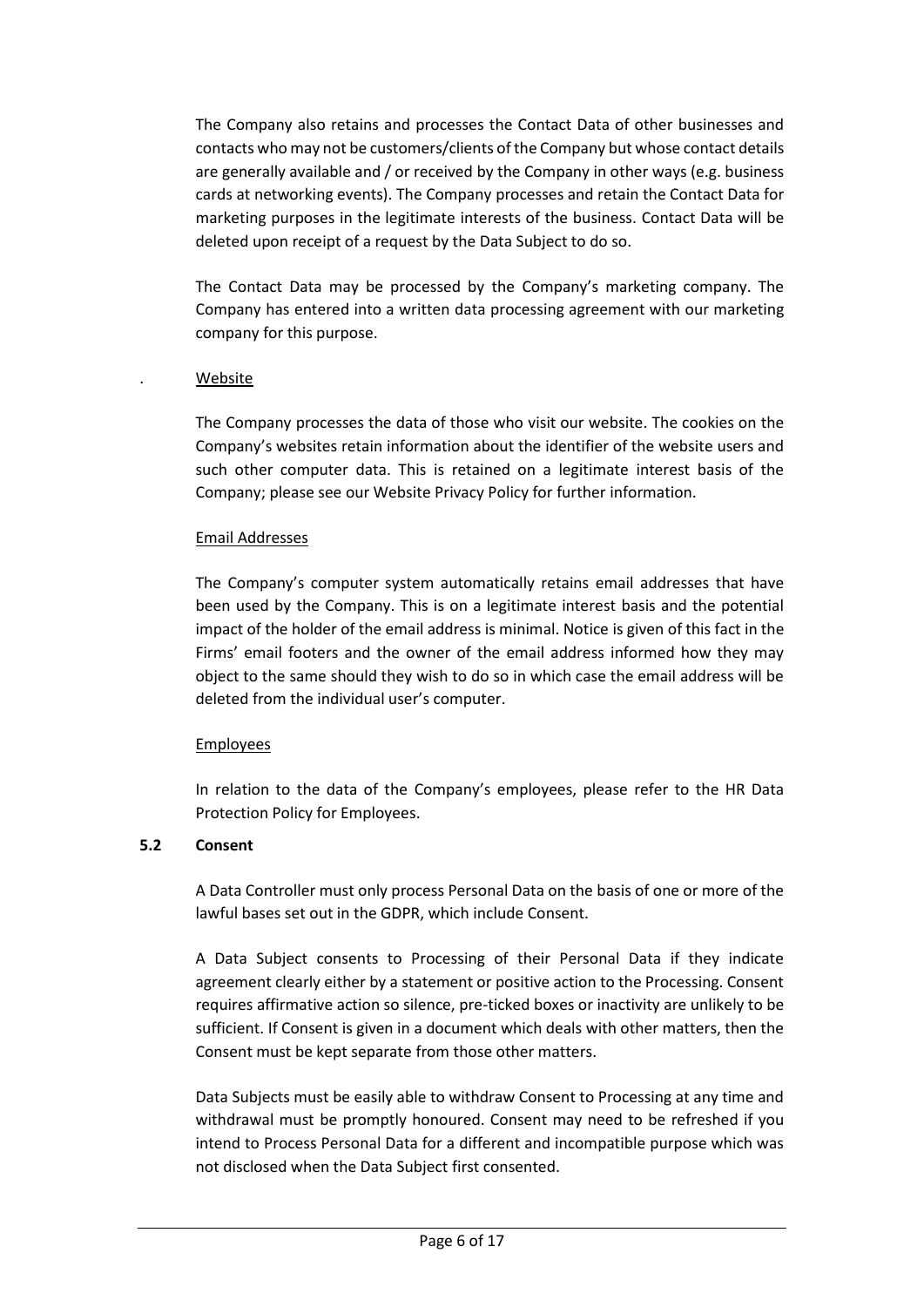Unless we can rely on another legal basis of Processing, Explicit Consent is usually required for Processing Sensitive Personal Data, for Automated Decision-Making and for cross border data transfers. Usually we will be relying on another legal basis (and not require Explicit Consent) to Process most types of Sensitive Data. Where Explicit Consent is required, you must issue a Fair Processing Notice to the Data Subject to capture Explicit Consent.

You will need to evidence Consent captured and keep records of all Consents so that the Company can demonstrate compliance with Consent requirements.

## <span id="page-6-0"></span>**5.3 Transparency (notifying data subjects)**

The GDPR requires Data Controllers to provide detailed, specific information to Data Subjects depending on whether the information was collected directly from Data Subjects or from elsewhere. Such information must be provided through appropriate Privacy Notices or Fair Processing Notices which must be concise, transparent, intelligible, easily accessible, and in clear and plain language so that a Data Subject can easily understand them.

Whenever we collect Personal Data directly from Data Subjects, including for human resources or employment purposes, we must provide the Data Subject with all the information required by the GDPR including the identity of the Data Controller and DPO, how and why we will use, Process, disclose, protect and retain that Personal Data through a Fair Processing Notice which must be presented when the Data Subject first provides the Personal Data.

When Personal Data is collected indirectly (for example, from a third party or publically available source), you must provide the Data Subject with all the information required by the GDPR as soon as possible after collecting/receiving the data. You must also check that the Personal Data was collected by the third party in accordance with the GDPR and on a basis which contemplates our proposed Processing of that Personal Data.

## **6. Purpose limitation**

Personal Data must be collected only for specified, explicit and legitimate purposes. It must not be further Processed in any manner incompatible with those purposes.

You cannot use Personal Data for new, different or incompatible purposes from that disclosed when it was first obtained unless you have informed the Data Subject of the new purposes and they have Consented where necessary.

# **7. Data minimisation**

Personal Data must be adequate, relevant and limited to what is necessary in relation to the purposes for which it is Processed.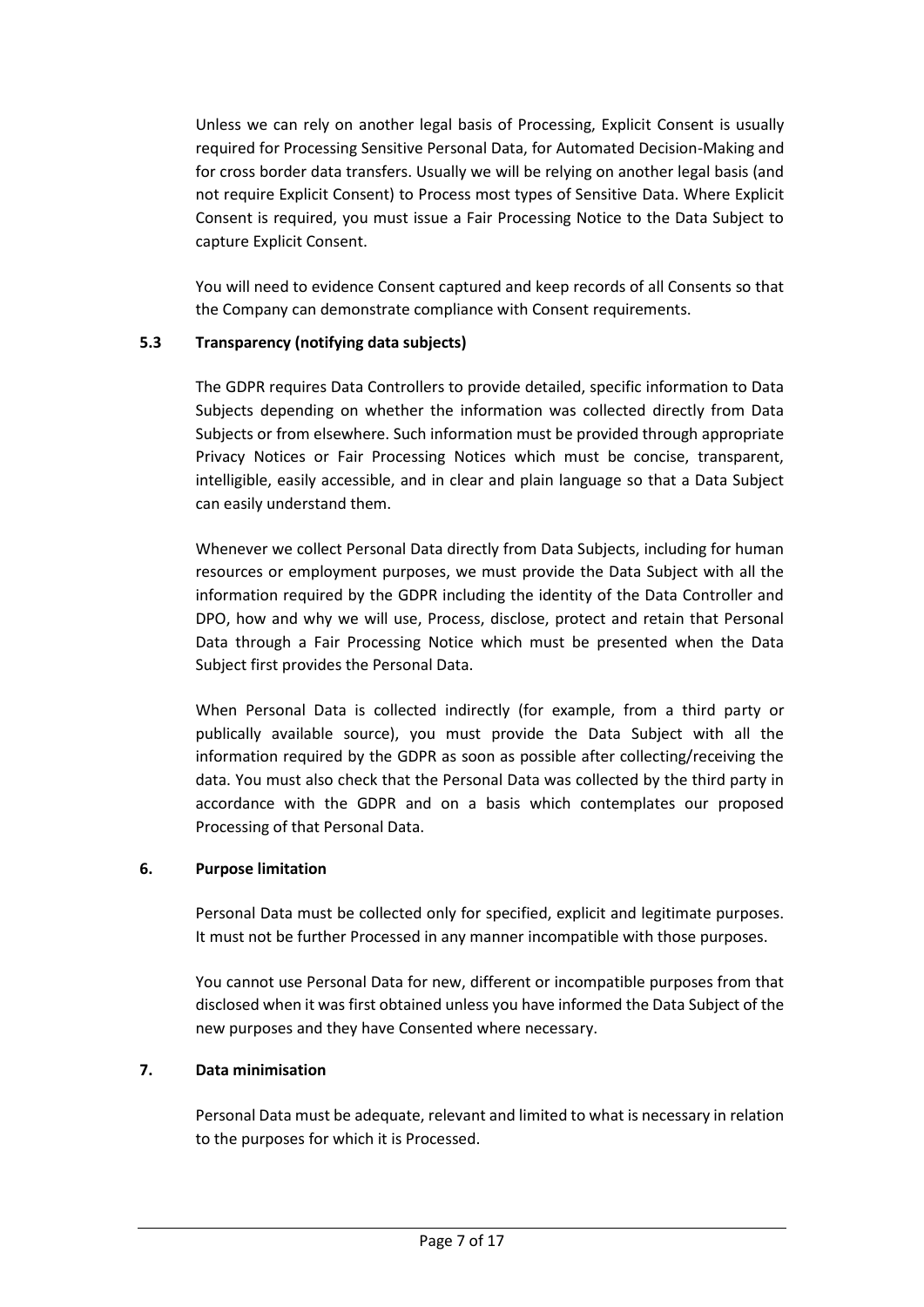You may only Process Personal Data when performing your job duties requires it. You cannot Process Personal Data for any reason unrelated to your job duties.

You may only collect Personal Data that you require for your job duties: do not collect excessive data. Ensure any Personal Data collected is adequate and relevant for the intended purposes.

You must ensure that when Personal Data is no longer needed for specified purposes, it is deleted or anonymised in accordance with the Company's data retention guidelines.

#### **8. Accuracy**

Personal Data must be accurate and, where necessary, kept up to date. It must be corrected or deleted without delay when inaccurate.

You will ensure that the Personal Data we use and hold is accurate, complete, kept up to date and relevant to the purpose for which we collected it. You must check the accuracy of any Personal Data at the point of collection and at regular intervals afterwards. You must take all reasonable steps to destroy or amend inaccurate or outof-date Personal Data.

### <span id="page-7-0"></span>**9. Storage limitation**

Personal Data must not be kept in an identifiable form for longer than is necessary for the purposes for which the data is processed.

You must not keep Personal Data in a form which permits the identification of the Data Subject for longer than needed for the legitimate business purpose or purposes for which we originally collected it including for the purpose of satisfying any legal, accounting or reporting requirements.

The Company will maintain retention procedures to ensure Personal Data is deleted after a reasonable time for the purposes for which it was being held, unless a law requires such data to be kept for a minimum time.

You will take all reasonable steps to destroy or erase from our systems all Personal Data that we no longer require in accordance with all the Company's applicable records retention procedures. This includes requiring third parties to delete such data where applicable.

#### **10. Security integrity and confidentiality**

#### <span id="page-7-1"></span>**10.1 Protecting Personal Data**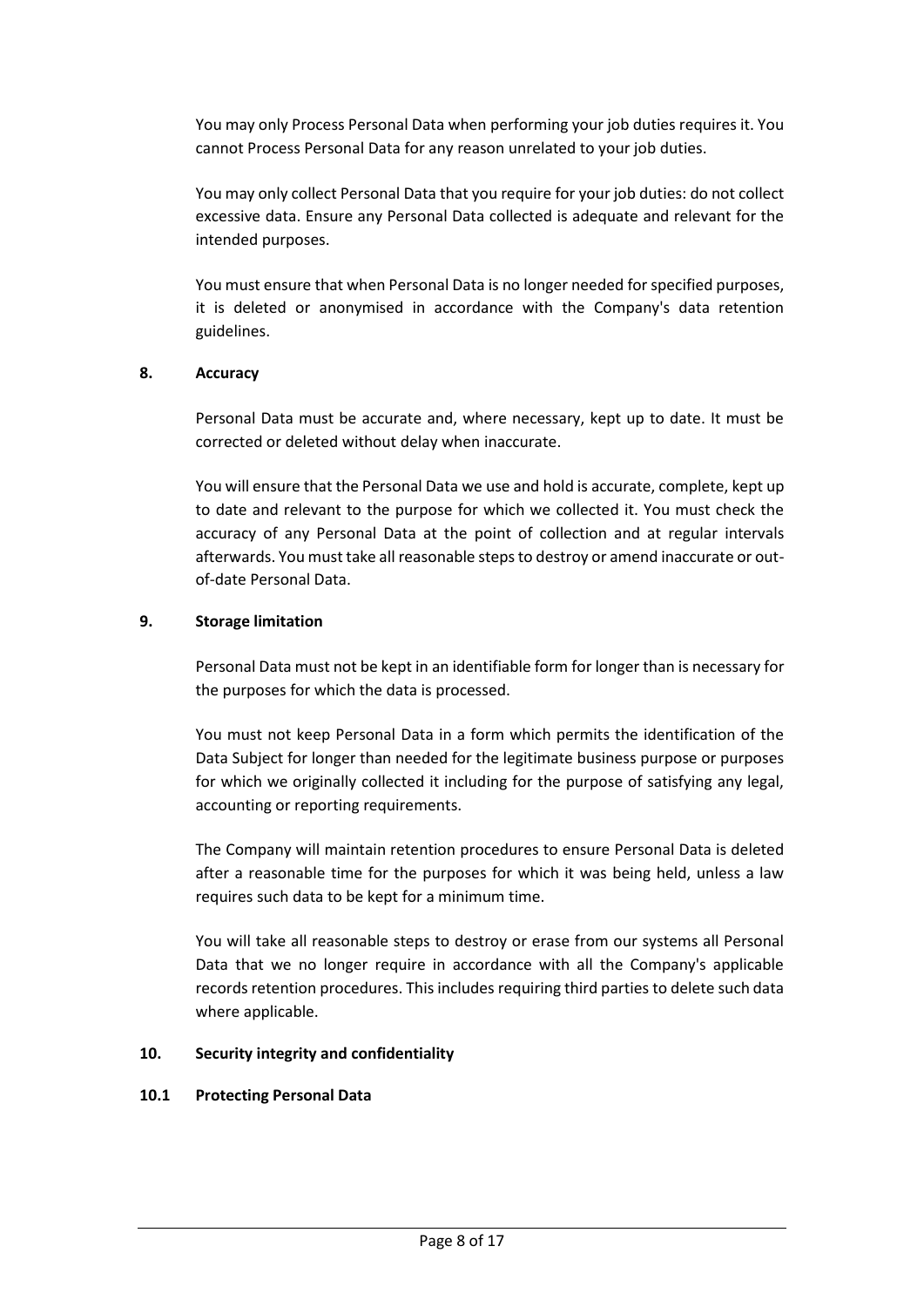Personal Data must be secured by appropriate technical and organisational measures against unauthorised or unlawful Processing, and against accidental loss, destruction or damage.

We will develop, implement and maintain safeguards appropriate to our size, scope and business, our available resources, the amount of Personal Data that we own or maintain on behalf of others and identified risks (including use of encryption and Pseudonymisation where applicable). We will regularly evaluate and test the effectiveness of those safeguards to ensure security of our Processing of Personal Data. You are responsible for protecting the Personal Data we hold. You must implement reasonable and appropriate security measures against unlawful or unauthorised Processing of Personal Data and against the accidental loss of, or damage to, Personal Data and must follow the provisions of this policy. You must exercise particular care in protecting Sensitive Personal Data from loss and unauthorised access, use or disclosure.

You must follow all procedures and technologies we put in place to maintain the security of all Personal Data from the point of collection to the point of destruction. You may only transfer Personal Data to third-party service providers who agree to comply with the required policies and procedures and who agree to put adequate measures in place, as requested.

You must maintain data security by protecting the confidentiality, integrity and availability of the Personal Data, defined as follows:

- (a) Confidentiality means that only people who have a need to know and are authorised to use the Personal Data can access it.
- (b) Integrity means that Personal Data is accurate and suitable for the purpose for which it is processed.
- (c) Availability means that authorised users are able to access the Personal Data when they need it for authorised purposes.

You must comply with and not attempt to circumvent the administrative, physical and technical safeguards we implement and maintain in accordance with the GDPR and relevant standards to protect Personal Data.

All papers, files and documents ("**Papers**" in this policy includes any physical copies or copies held on a mobile device or memory stick) relating to the Company or to any of our customers/clients, remain our property at all times. Papers must not be removed from any of our premises except for the purpose of a customer/client meeting, working on the matter away from our premises, or for any other specific purpose.

Papers are not insured once they are off our premises. Should you remove them without permission, you may be held personally liable if they are stolen, lost or destroyed.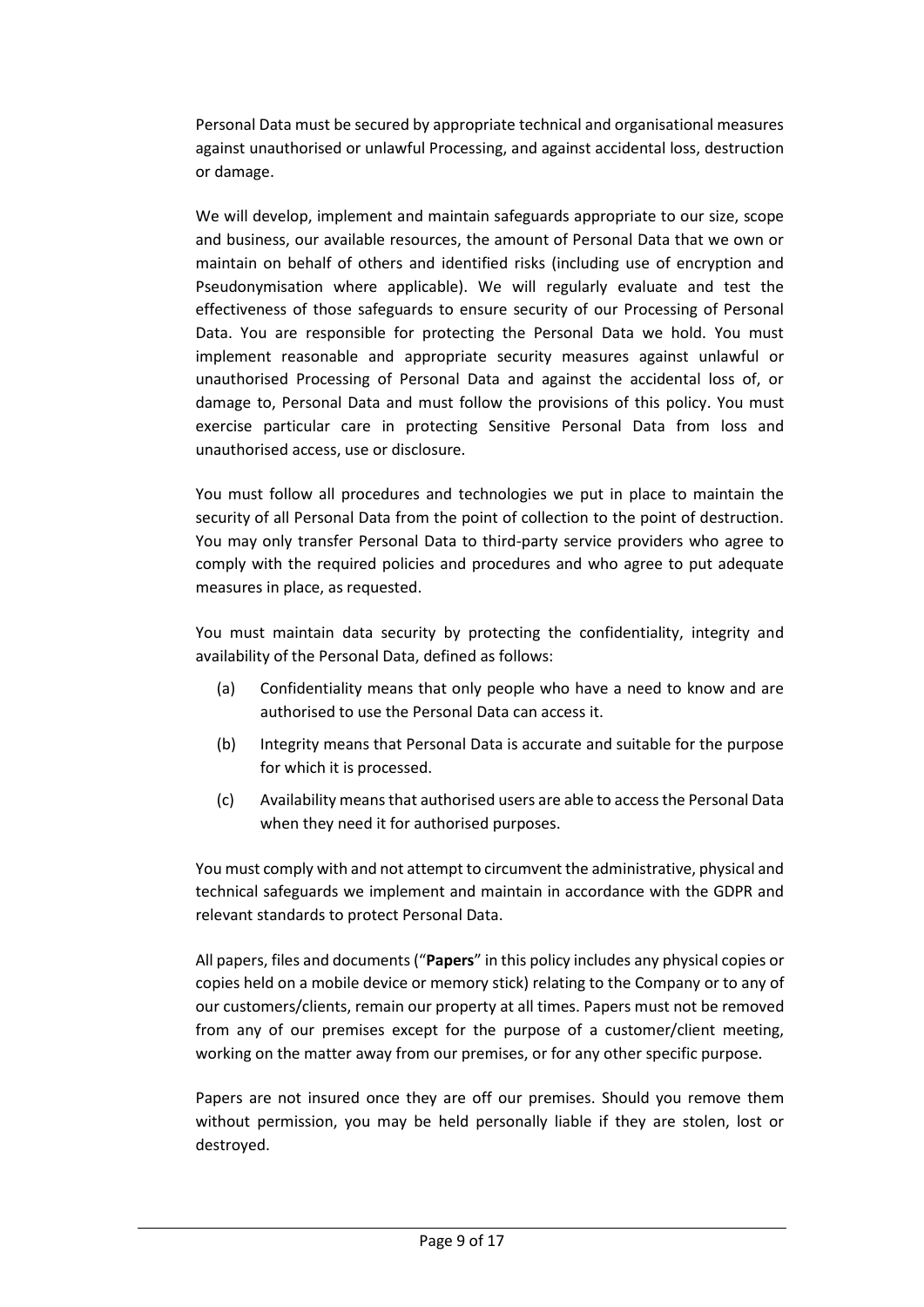At all times, the safeguarding of Papers and information contained within them is your responsibility. Any loss of Papers or the dissemination of information within them is highly likely to amount to a breach of confidentiality and of the GDPR. If ever Papers should go missing, are destroyed or are lost, this must be reported to the DPO as soon as possible. If the Papers are stolen, or, being missing may have been stolen, you must inform the Police immediately.

You must never leave any Papers unattended or in a vehicle. If the Papers are taken home or to any other place for the purpose of working on them or for the purpose of a meeting, it is your responsibility to ensure that they are secure and that the contents or details are not released to any third party or Papers left such that details, identities, or information can be seen by any third party.

All data / information must be retained or disposed of securely. Confidential waste bins are provided for your use. Never put any Papers into a waste paper bin.

You should not access, read, or deal with any customer/client's data that is not relevant to you. You must only access, read and deal with customer/client's data for matters you, are dealing with, or are involved in.

The following are specific rules which you must comply with:

- When sending an email, ensure that the correct recipient/s addresses are given.
- When sending any email, ensure that it does not contain in it, or further down in the email chain, any information relating to any other party which may be confidential.
- Avoid using, replying to or forwarding on emails which have other emails in the email chain or attachments
- Do not send sensitive personal data by email unless it is properly encrypted.
- Never send emails containing confidential information or personal information to a general email address (such as enquiries@ or info@) unless the intended recipient of the email has confirmed that they grant permission to use the generic email address and that consent is given in the full knowledge of the information that is going to be sent to it.
- Always check that a fax number is the correct one. Never send sensitive personal data by fax.
- Do not open customer/client Papers in a public place where they can be read or overseen by any third party. This includes on public transport.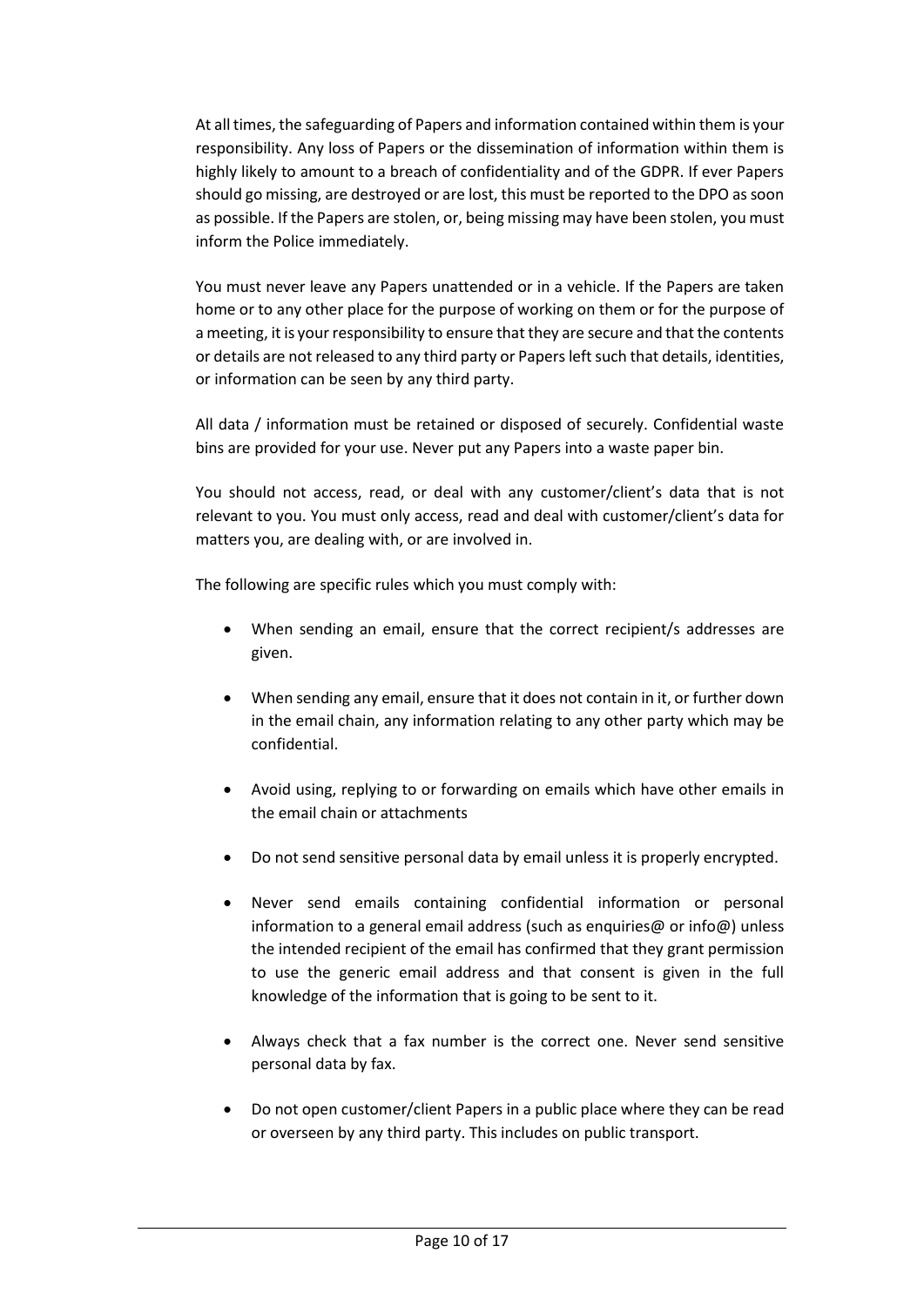- When working on a computer, laptop or mobile device away from the office, ensure that it cannot be read or overseen by any third party.
- When leaving a workstation for any length of time, ensure that the computer is locked so it cannot be accessed by any third party.
- When leaving the office at the end of the day, you should close down your computers and, if it is a laptop of any description, it should be placed out of sight, in a drawer or cupboard, and preferably locked away.
- Do not save anything containing confidential information to a laptop or computer. Ensure that all documents are saved onto the main servers only.
- Ensure that all paper waste is put into the confidential waste bins.
- Do not action a change of address by telephone. Ensure that it is confirmed by the client in writing or at a face to face meeting before doing so.
- Never leave any Papers unattended, including on printers.
- Ensure that meeting rooms are clear of any Papers or files that relate to another customer/client before a further meeting.
- Do not lend office keys or security fobs to any third party at any time.
- Do not give anyone details of any alarm codes to any one else.
- Do not allow unauthorised access to our premises to anyone.
- Ensure that customers, clients, visitors, and third parties are accompanied in the office at all times.
- Question anyone coming into the office about who they are and why they are there. If in doubt, refuse access or seek authority from your manager or a director.
- When taking any Papers out of the office;
	- o ensure that they are kept in your possession or locked safely away at all times;
	- o ensure that details of the customer/client are not visible to anyone else;
	- o put the Papers into a bag so that they cannot be identified. It is advisable to keep Papers together so that they do not become separated and possibly lost.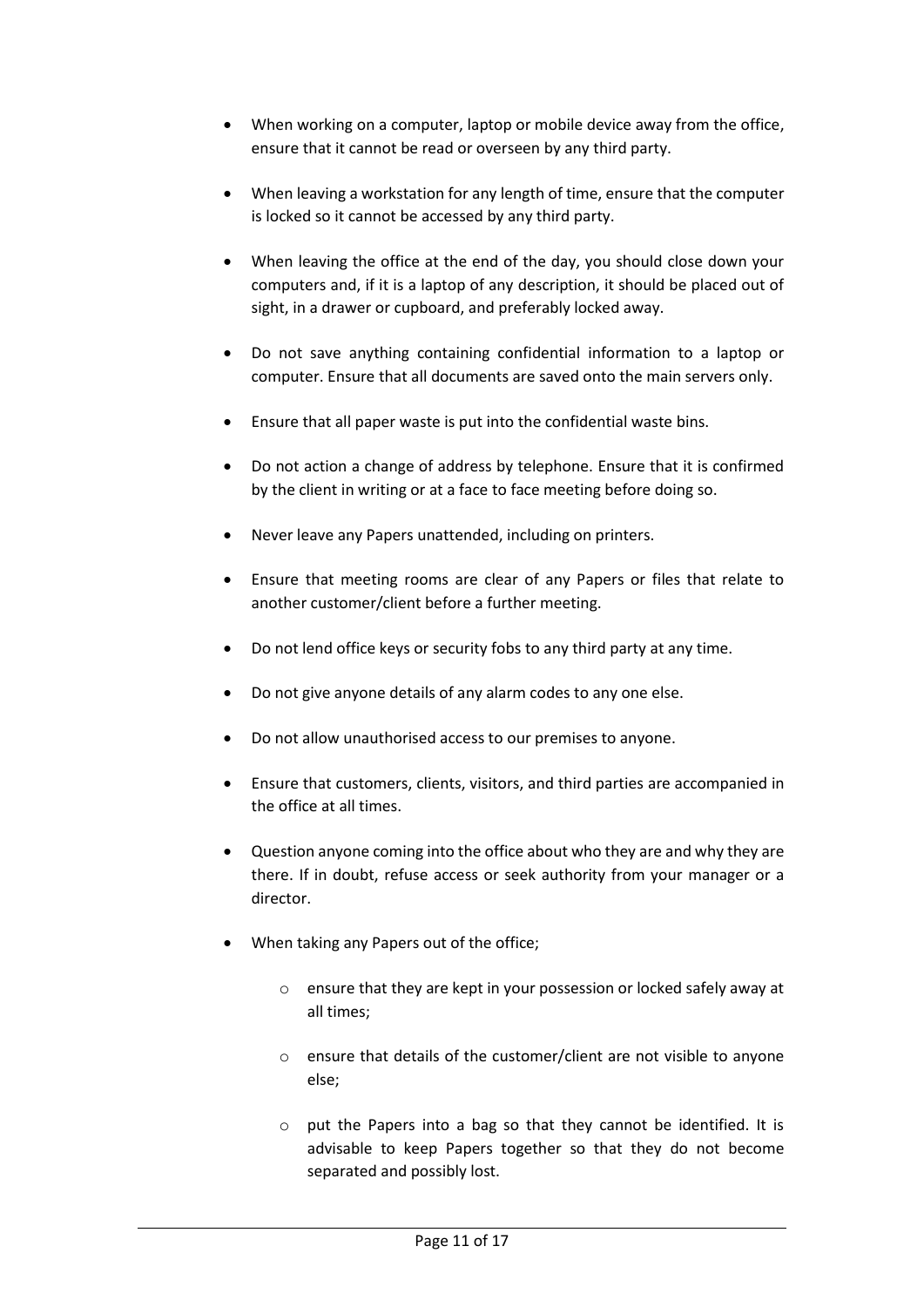- Do not discuss work or any customer/client outside the office or with anyone who is not employed by the firm.
- When working at a customer/client's premises, ensure that confidential information is not accessed and/or in an unauthorised manner;
- When using a mobile telephone, make sure that the conversation cannot be overheard by anyone else.
- Do not leave computers, laptops or mobile devices unattended when outside our premises.
- Never leave computers, laptops or mobile devices in a parked vehicle or at anyone else's premises.
- Never share or post any information whatsoever about a customer/client (even if they are not identified) on social media.

# <span id="page-11-0"></span>**10.2 Reporting a Personal Data Breach**

The GDPR requires Data Controllers to notify any Personal Data Breach to the applicable regulator and, in certain instances, the Data Subject.

We have put in place procedures to deal with any suspected Personal Data Breach and will notify Data Subjects or any applicable regulator where we are legally required to do so. Please see the Company's Data Protection Breach Policy for further information.

If you know or suspect that a Personal Data Breach has occurred, do not attempt to investigate the matter yourself. Immediately contact the DPO. You should preserve all evidence relating to the potential Personal Data Breach.

## <span id="page-11-1"></span>**11. Transfer limitation**

The GDPR restricts data transfers to countries outside the EEA in order to ensure that the level of data protection afforded to individuals by the GDPR is not undermined. You transfer Personal Data originating in one country across borders when you transmit, send, view or access that data in or to a different country.

You may only transfer Personal Data outside the EEA if one of the following conditions applies:

- (a) the European Commission has issued a decision confirming that the country to which we transfer the Personal Data ensures an adequate level of protection for the Data Subjects' rights and freedoms;
- (b) appropriate safeguards are in place such as binding corporate rules (BCR), standard contractual clauses approved by the European Commission, an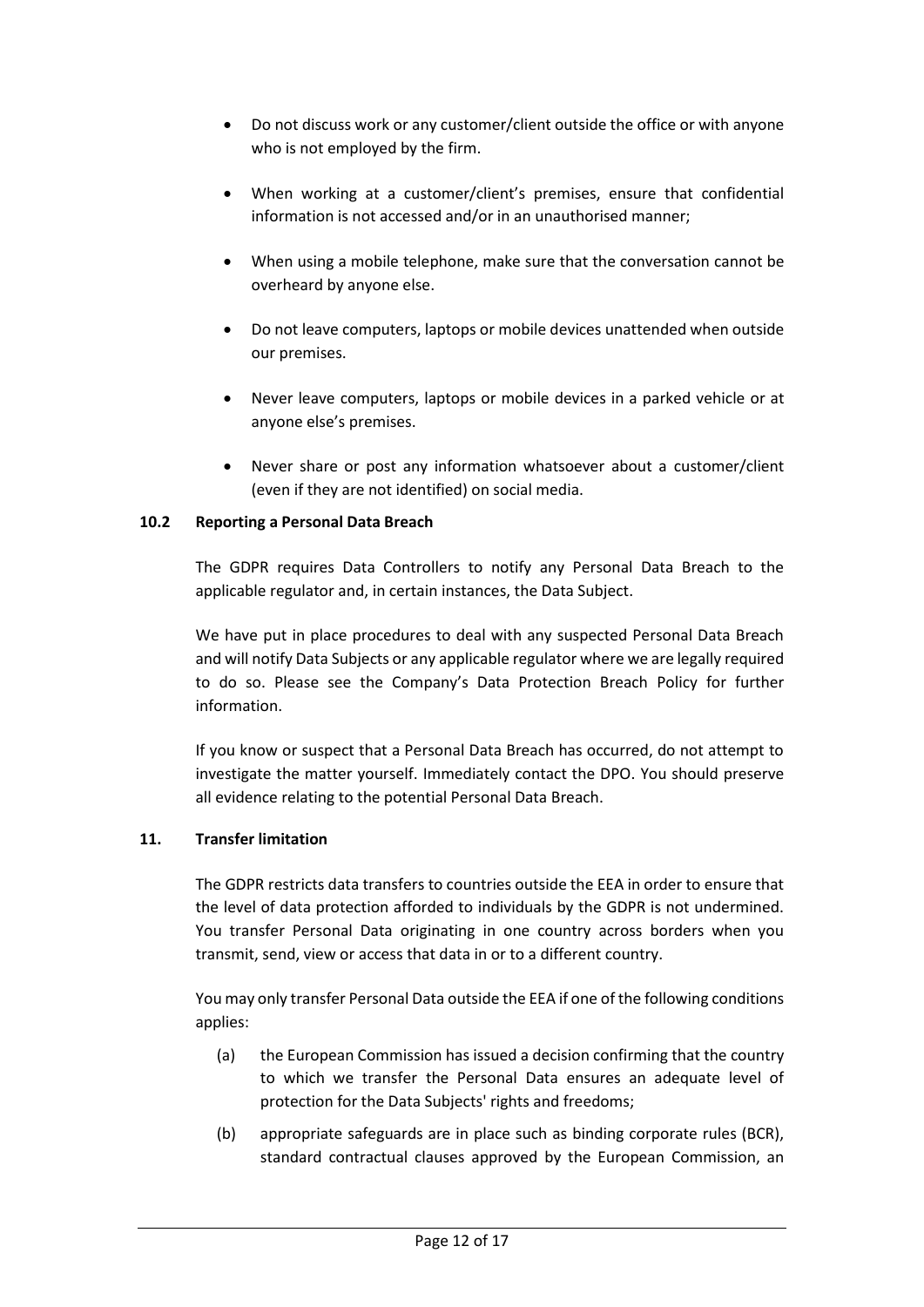approved code of conduct or a certification mechanism, a copy of which can be obtained from the DPO;

- (c) the Data Subject has provided Explicit Consent to the proposed transfer after being informed of any potential risks; or
- (d) the transfer is necessary for one of the other reasons set out in the GDPR including the performance of a contract between us and the Data Subject, reasons of public interest, to establish, exercise or defend legal claims or to protect the vital interests of the Data Subject where the Data Subject is physically or legally incapable of giving Consent and, in some limited cases, for our legitimate interest.

#### <span id="page-12-0"></span>**12. Data Subject's rights and requests**

Data Subjects have rights when it comes to how we handle their Personal Data. These include rights to:

- (a) withdraw Consent to Processing at any time;
- (b) receive certain information about the Data Controller's Processing activities;
- (c) request access to their Personal Data that we hold;
- (d) prevent our use of their Personal Data for direct marketing purposes;
- (e) ask us to erase Personal Data if it is no longer necessary in relation to the purposes for which it was collected or Processed or to rectify inaccurate data or to complete incomplete data;
- (f) restrict Processing in specific circumstances;
- (g) challenge Processing which has been justified on the basis of our legitimate interests or in the public interest;
- (h) request a copy of an agreement under which Personal Data is transferred outside of the EEA;
- (i) object to decisions based solely on Automated Processing, including profiling (ADM);
- (j) prevent Processing that is likely to cause damage or distress to the Data Subject or anyone else;
- (k) be notified of a Personal Data Breach which is likely to result in high risk to their rights and freedoms;
- (l) make a complaint to the supervisory authority; and
- (m) in limited circumstances, receive or ask for their Personal Data to be transferred to a third party in a structured, commonly used and machine readable format.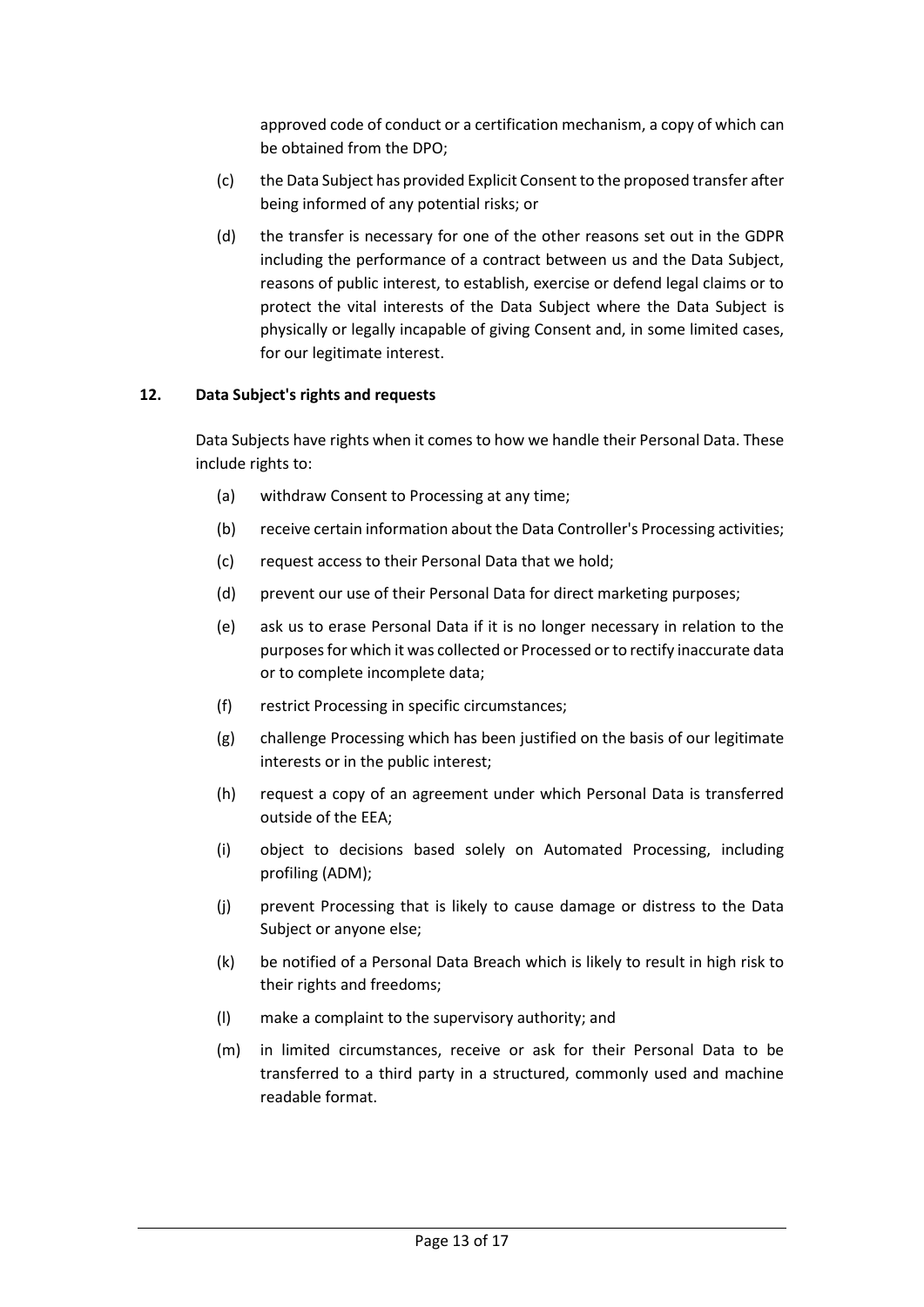You must verify the identity of an individual requesting data under any of the rights listed above (do not allow third parties to persuade you into disclosing Personal Data without proper authorisation).

You must immediately forward any Data Subject request you receive to the DPO.

# **13. Accountability**

13.1 The Data Controller must implement appropriate technical and organisational measures in an effective manner, to ensure compliance with data protection principles. The Data Controller is responsible for, and must be able to demonstrate, compliance with the data protection principles.

The Company must have adequate resources and controls in place to ensure and to document GDPR compliance including:

- (a) appointing a suitably qualified DPO (where necessary) and an executive accountable for data privacy;
- (b) implementing Privacy by Design when Processing Personal Data and completing DPIAs where Processing presents a high risk to rights and freedoms of Data Subjects;
- (c) integrating data protection into internal documents including this Privacy Standard, Privacy Notices or Fair Processing Notices;
- (d) regularly training Company Personnel on the GDPR, this Privacy Standard and data protection matters including, for example, Data Subject's rights, Consent, legal basis, DPIA and Personal Data Breaches. The Company must maintain a record of training attendance by Company Personnel; and
- (e) regularly testing the privacy measures implemented and conducting periodic reviews and audits to assess compliance, including using results of testing to demonstrate compliance improvement effort.

## **13.2 Record keeping**

The GDPR requires us to keep full and accurate records of all our data Processing activities.

You must keep and maintain accurate corporate records reflecting our Processing including records of Data Subjects' Consents and procedures for obtaining Consents.

These records should include, at a minimum, the name and contact details of the Data Controller and the DPO, clear descriptions of the Personal Data types, Data Subject types, Processing activities, Processing purposes, third-party recipients of the Personal Data, Personal Data storage locations, Personal Data transfers, the Personal Data's retention period and a description of the security measures in place. In order to create such records, data maps should be created which should include the detail set out above together with appropriate data flows.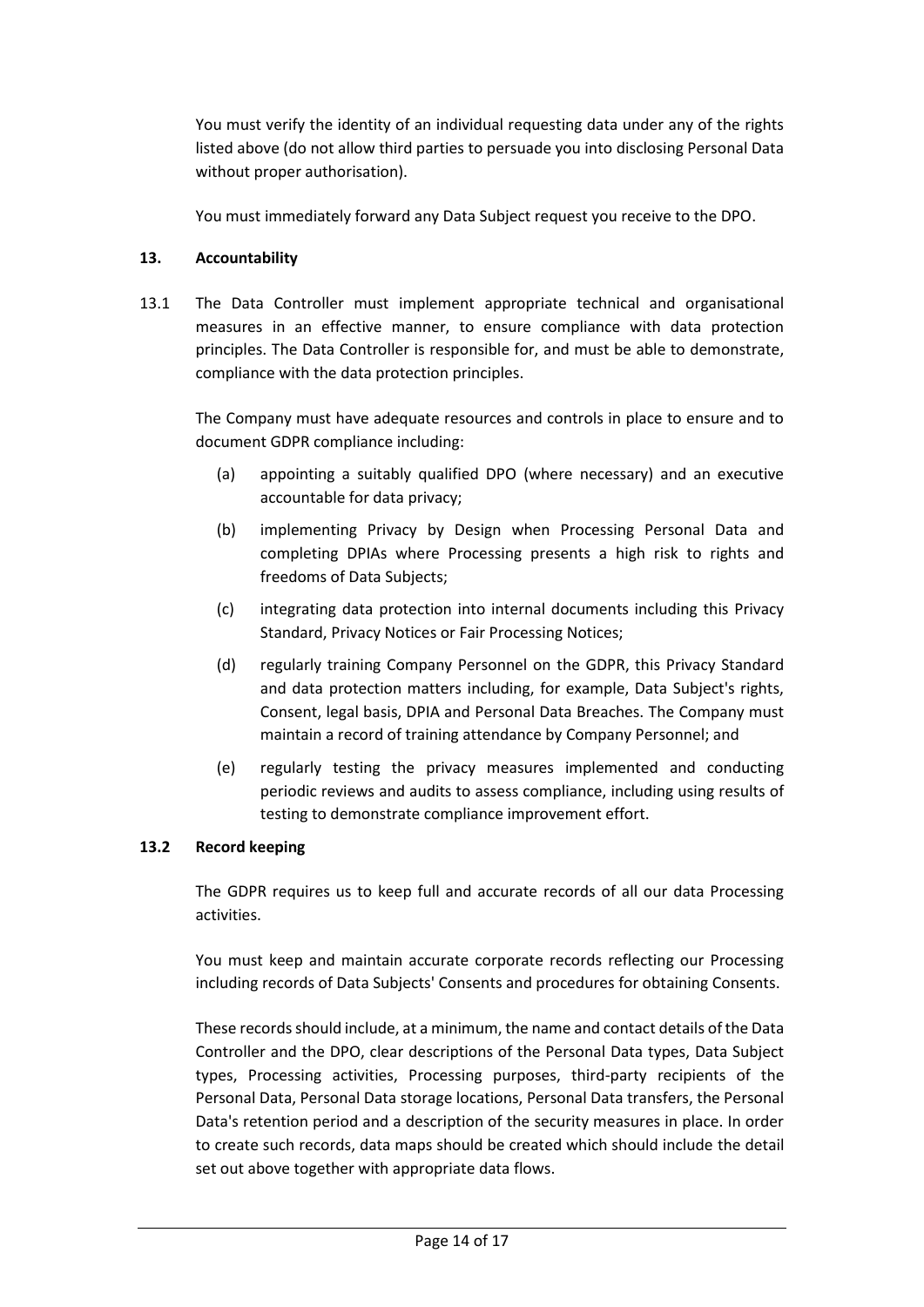## **13.3 Training and audit**

We are required to ensure all Company Personnel have undergone adequate training to enable them to comply with data privacy laws. We must also regularly test our systems and processes to assess compliance.

You must undergo all mandatory data privacy related training and ensure your team undergo similar mandatory training.

You must regularly review all the systems and processes under your control to ensure they comply with this Privacy Standard and check that adequate governance controls and resources are in place to ensure proper use and protection of Personal Data.

## <span id="page-14-0"></span>**13.4 Privacy By Design and Data Protection Impact Assessment (DPIA)**

We are required to implement Privacy by Design measures when Processing Personal Data by implementing appropriate technical and organisational measures (like Pseudonymisation) in an effective manner, to ensure compliance with data privacy principles.

You must assess what Privacy by Design measures can be implemented on all programs/systems/processes that Process Personal Data by taking into account the following:

- (a) the state of the art;
- (b) the cost of implementation;
- (c) the nature, scope, context and purposes of Processing; and
- (d) the risks of varying likelihood and severity for rights and freedoms of Data Subjects posed by the Processing.

Data controllers must also conduct DPIAs in respect to high risk Processing.

You should conduct a DPIA (and discuss your findings with the DPO) when implementing major system or business change programs involving the Processing of Personal Data including:

- (e) use of new technologies (programs, systems or processes), or changing technologies (programs, systems or processes);
- (f) Automated Processing including profiling and ADM;
- (g) large scale Processing of Sensitive Data; and
- (h) large scale, systematic monitoring of a publicly accessible area.

A DPIA must include:

(i) a description of the Processing, its purposes and the Data Controller's legitimate interests if appropriate;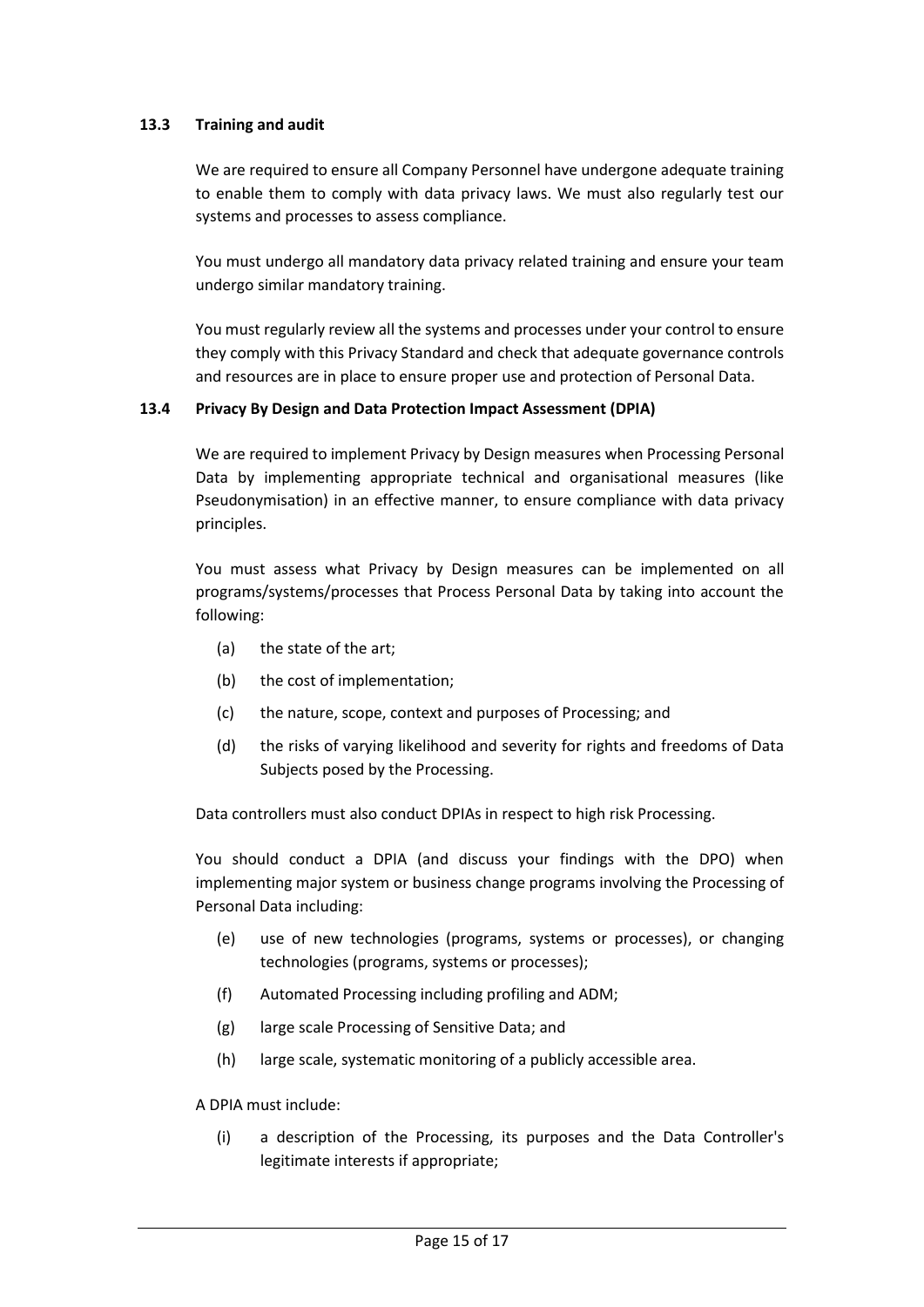- (j) an assessment of the necessity and proportionality of the Processing in relation to its purpose;
- (k) an assessment of the risk to individuals; and
- (l) the risk mitigation measures in place and demonstration of compliance.

## <span id="page-15-0"></span>**13.5 Automated Processing (including profiling) and Automated Decision-Making**

Generally, ADM is prohibited when a decision has a legal or similar significant effect on an individual unless:

- (a) a Data Subject has Explicitly Consented;
- (b) the Processing is authorised by law; or
- (c) the Processing is necessary for the performance of or entering into a contract.

If certain types of Sensitive Data are being processed, then grounds (b) or (c) will not be allowed but such Sensitive Data can be Processed where it is necessary (unless less intrusive means can be used) for substantial public interest like fraud prevention.

If a decision is to be based solely on Automated Processing (including profiling), then Data Subjects must be informed when you first communicate with them of their right to object. This right must be explicitly brought to their attention and presented clearly and separately from other information. Further, suitable measures must be put in place to safeguard the Data Subject's rights and freedoms and legitimate interests.

We must also inform the Data Subject of the logic involved in the decision making or profiling, the significance and envisaged consequences and give the Data Subject the right to request human intervention, express their point of view or challenge the decision.

A DPIA must be carried out before any Automated Processing (including profiling) or ADM activities are undertaken.

## <span id="page-15-1"></span>**13.6 Direct marketing**

We are subject to certain rules and privacy laws when marketing to our customers.

For example, a Data Subject's prior consent is required for electronic direct marketing (for example, by email, text or automated calls). The limited exception for existing customers known as "soft opt in" allows organisations to send marketing texts or emails if they have obtained contact details in the course of a sale to that person, they are marketing similar products or services, and they gave the person an opportunity to opt out of marketing when first collecting the details and in every subsequent message.

The right to object to direct marketing must be explicitly offered to the Data Subject in an intelligible manner so that it is clearly distinguishable from other information.